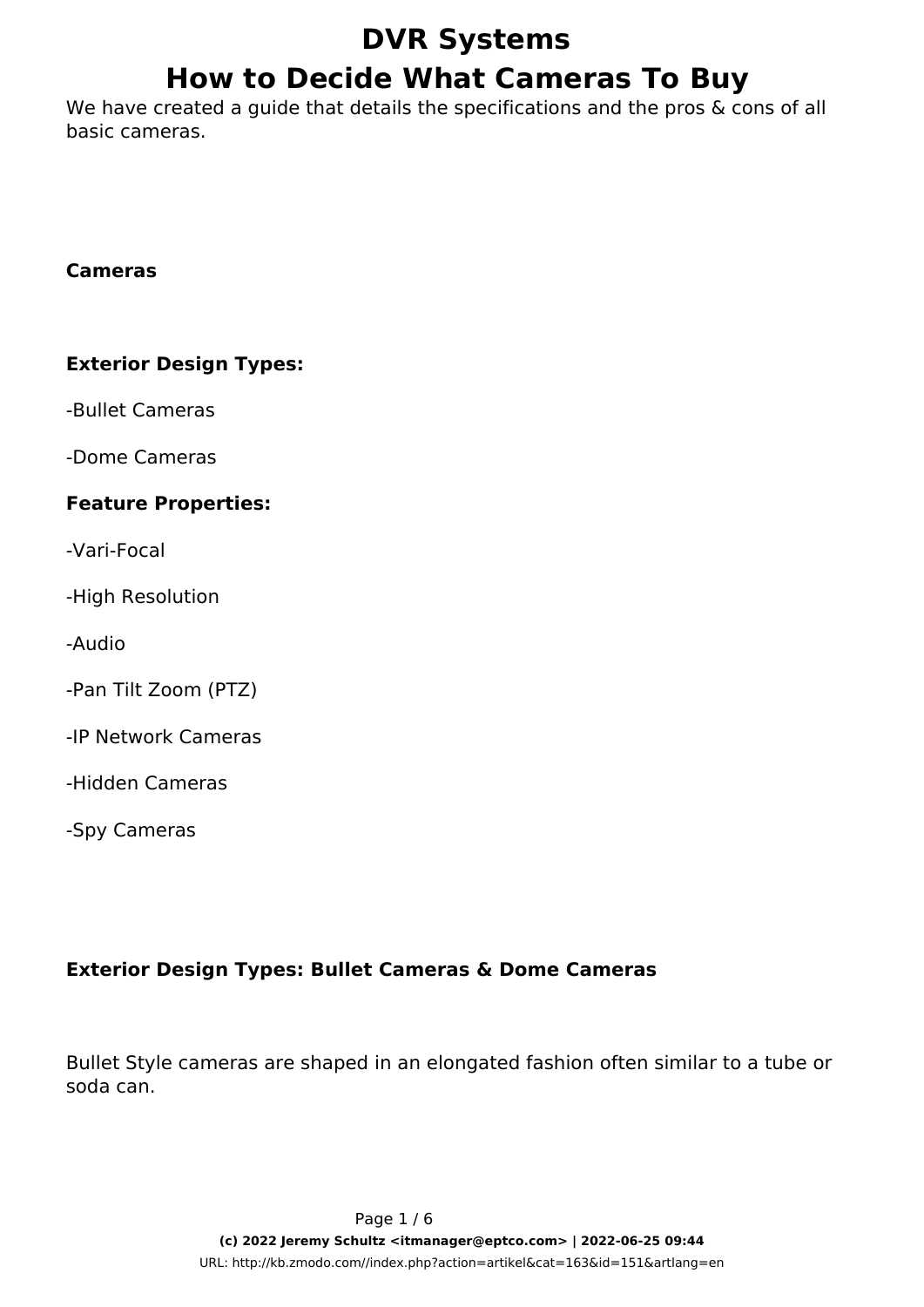

All current bullet style cameras that Zmodo carries are designed to be weatherproof.

A bracket is necessary in order to install a bullet style camera. Some bullet cameras have a built-in hollow bracket which is not removable from the camera. It is recommended that installation of hollow-bracket cameras be done carefully so that the cables inside of the hollow bracket are not pinched or severed during installation. Other bracket types include skeletal brackets and single-joint brackets.

Dome Style cameras are shaped in a half-spherical fashion, and do not require a bracket for installation.

Most dome cameras are not designed to be weatherproof. Please refer to individual camera specifications for weatherproof confirmation.

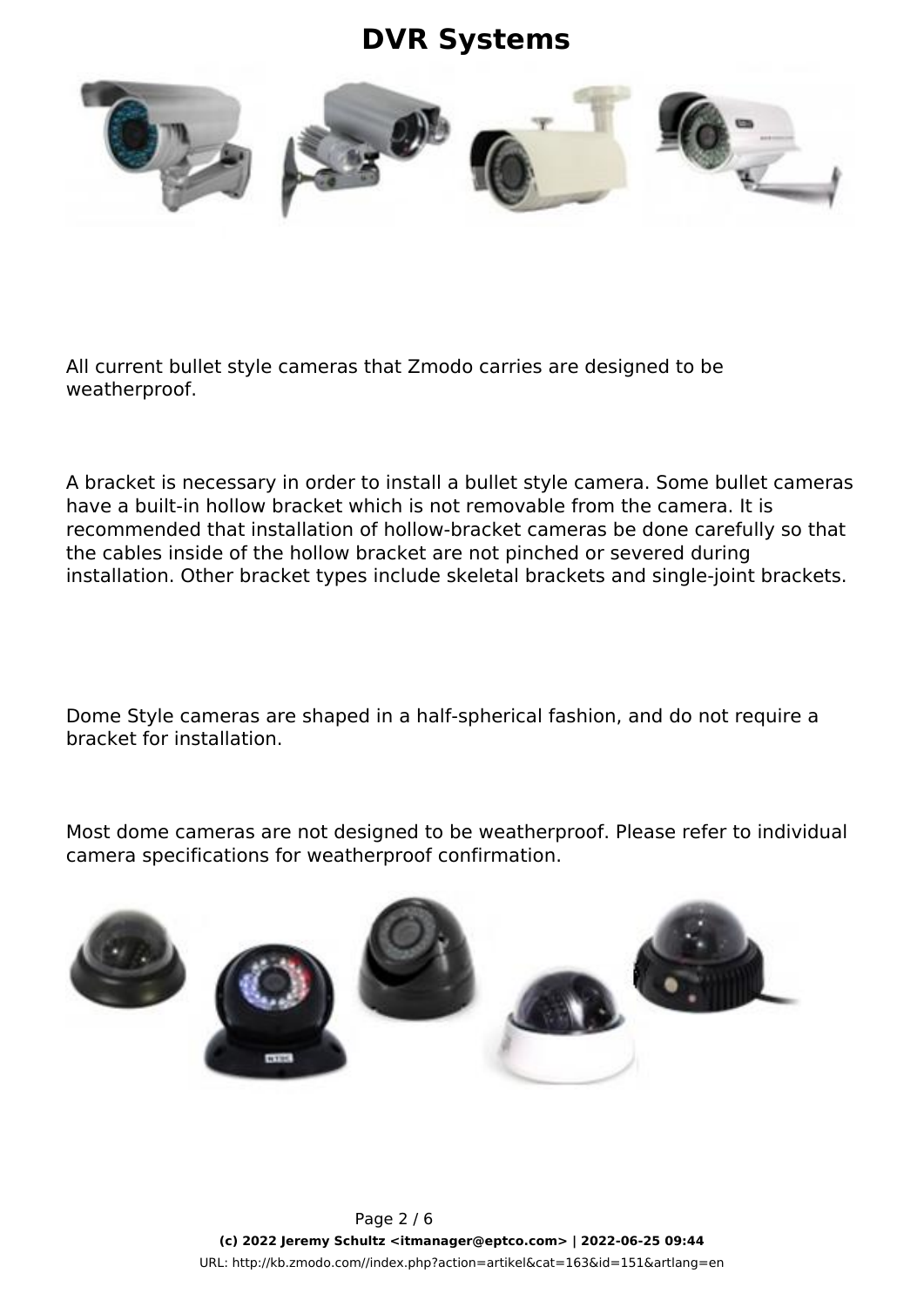It is recommended that all non-weatherproof cameras be installed in a location indoors that is safe from rain, wind, & snow. This environment must also maintain a consistent temperature because the components of an indoor camera may contract and expand during temperature change. Therefore, inconsistent temperatures may damage an indoor camera.

### **Feature Property: Vari-Focal**

Vari-Focal cameras have an adjustable lens, which can be adjusted manually from the camera. Adjusting the lens on a vari-focal camera will cause the image to either zoom in or zoom out. The further the camera is zoomed in, the narrower the camera's peripheral view is.

It is not possible to adjust the lens on a vari-focal camera from the DVR or from a remote location. The lens on a vari-focal camera must be adjusted at the camera during installation.

Vari-focal cameras are recommended for areas that need precise monitoring, such as cash registers and entrances to and from parking areas. The advantage of a varifocal camera is that the user may adjust the lens to match the exact necessary viewing angle which is needed for their specific location.

### **Feature Property: High Resolution**

High Resolution cameras include a motherboard which captures an image at a higher horizontal Television Line Number (TVL) than 420TVL. Having a higher TVL results in a clearer picture because an increased TVL adds more detail to the image.

For example, a camera that is rated at either 420 TVL or 320 TVL is considered to be Standard Definition. However a camera that is rated at either 480TVL or 600TVL is considered High Resolution because the TVL is higher than 420.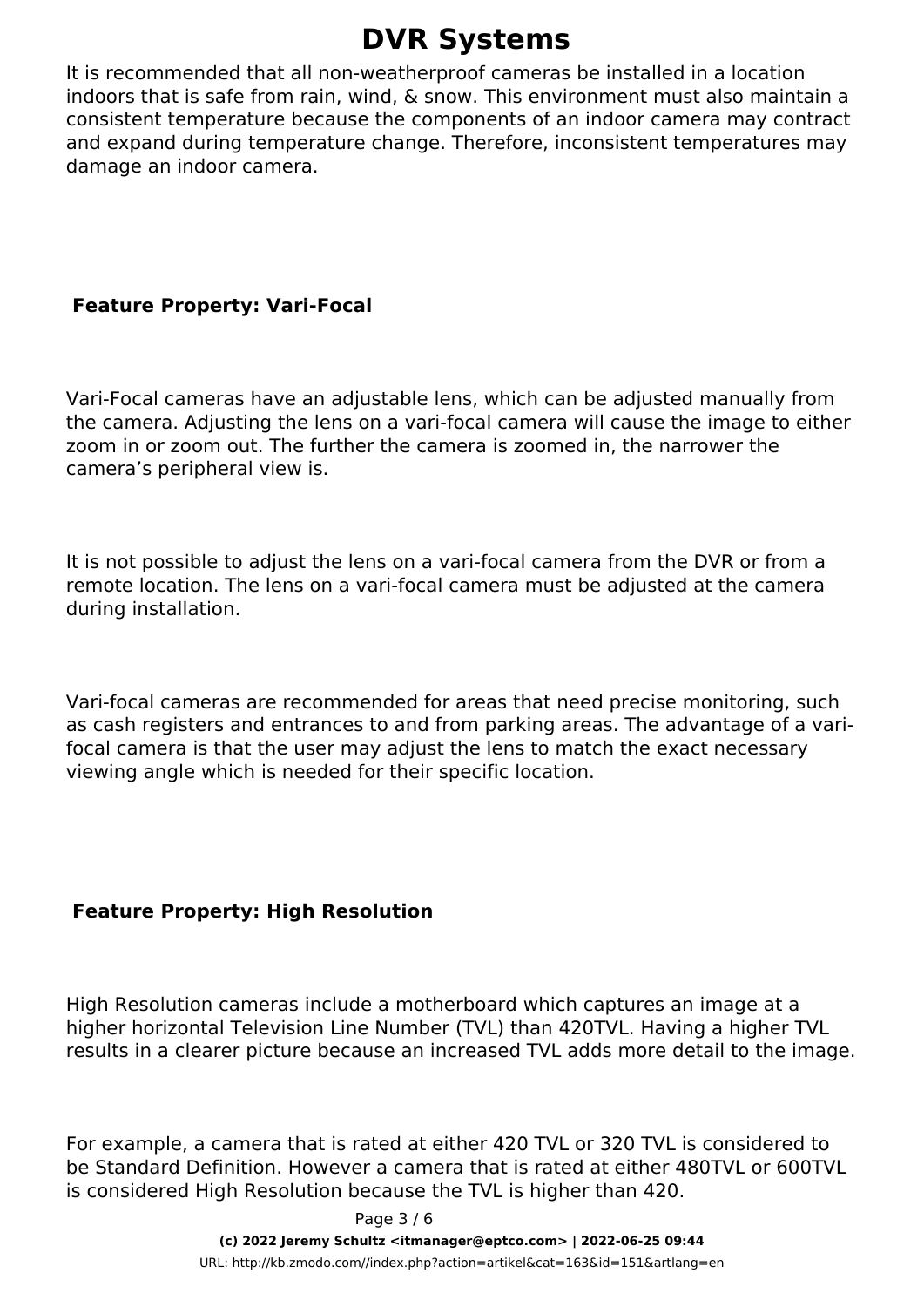It is highly recommended that High Resolution cameras only be used with DVR units that are capable of recording in HD1 & D1 resolution. If a DVR is only able to record in CIF resolution and not in HD1 or D1 resolution, the camera will only be able to display a standard definition image. Please refer to individual DVR specifications for HD1 & D1 confirmation.

#### **Feature Property: Audio**

Audio cameras have the capability of recording audio as well as video. All audio cameras have a built-in microphone which is not removable.

If you or your client intends to install any number of audio cameras in a business location, please be aware that some states prohibit the action of recording employees verbal conversations without their knowledge.

Please be aware that not all DVR units have as many audio inputs as there are camera channels. For example; some eight channel DVR units may only have four audio inputs. Therefore, that DVR is only capable of recording audio from up to four cameras at the same time.

In order to connect an audio camera to a DVR unit, the end user must connect both a video cable and an audio cable from the DVR to each audio camera. Therefore, power + video + audio cables are highly recommended for use with audio cameras.

### **Feature Property: Pan Tilt Zoom (PTZ)**

Cameras that have any external movement functionality are referred to as either "PT" cameras or "PTZ" cameras. A "PT" camera has the ability to remotely pan and tilt. A "PTZ" camera has the ability to pan, tilt, and zoom.

> Page 4 / 6 **(c) 2022 Jeremy Schultz <itmanager@eptco.com> | 2022-06-25 09:44** [URL: http://kb.zmodo.com//index.php?action=artikel&cat=163&id=151&artlang=en](http://kb.zmodo.com//index.php?action=artikel&cat=163&id=151&artlang=en)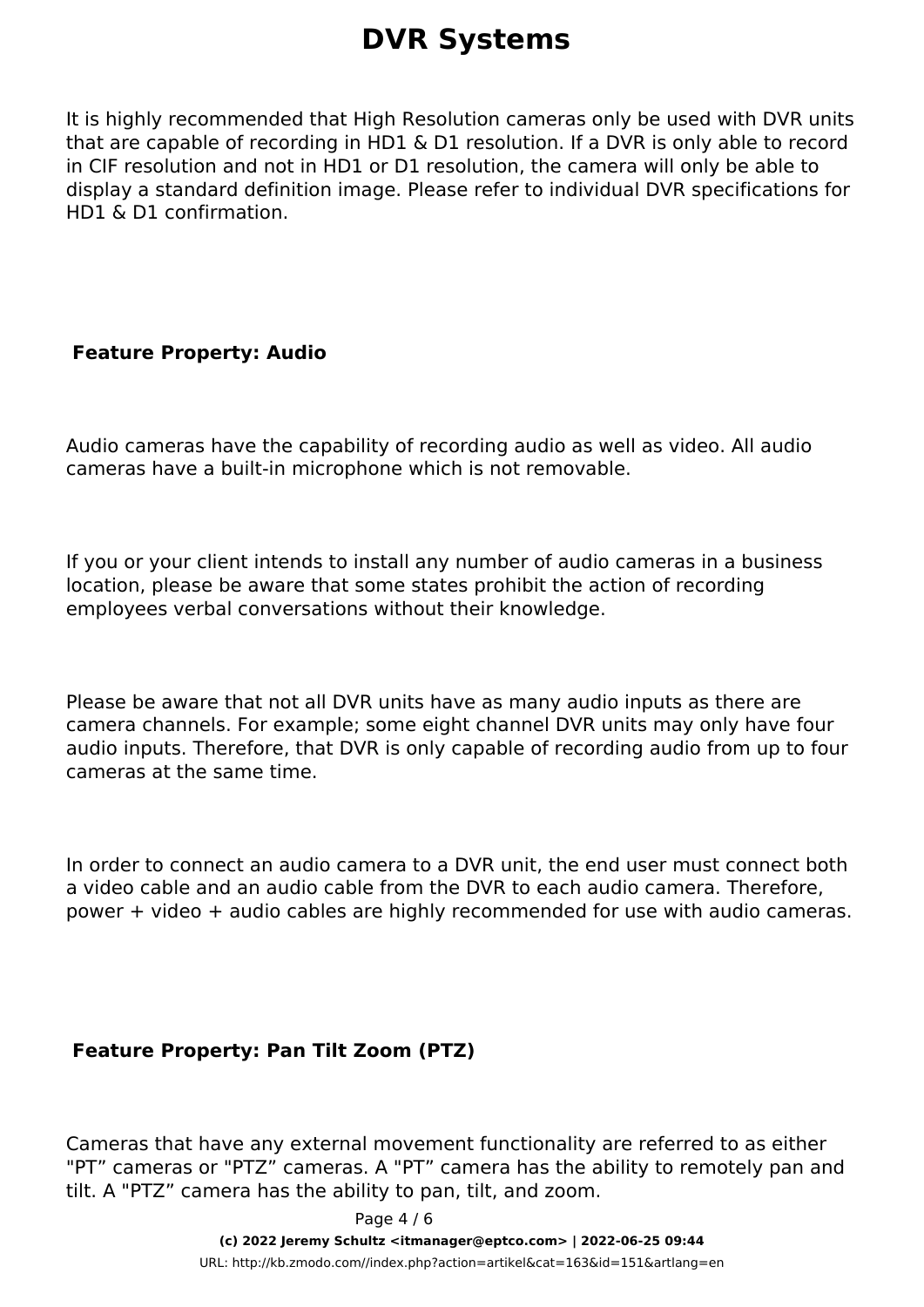In order for a PT or PTZ camera to perform its movement functionality, it must have a copper communication wire run from the camera to the movement device. The communication type is RS485. The wire that is needed to perform the RS485 communication can be obtained at any electronics store, because it is the same wire necessary for installing a home stereo system. The common term for this wire is "24 Gauge Copper Wire."

The movement device may either be a PTZ controller or the DVR unit. All current Zmodo DVR units have a built-in RS485 port, which allows the end user to control a PT or PTZ camera's movement functionality either from the DVR or from a remote internet location.

If the end user is intending to connect all PT or PTZ cameras to a DVR, then a PTZ controller is not necessary unless that end user needs to be able to manually move more than one camera at the same time.

#### **Feature Property: IP Network Camera**

IP Network Cameras are unable to communicate or connect to a DVR unit. They are only able to connect and communicate directly with a router. The end user may only maintain and view the camera's image and interface from a PC computer.

IP Network cameras are recommended for a user who required only one or two cameras at their location, as two IP cameras are less expensive than one DVR, two CCTV cameras, two cables, and a camera power source.

IP network cameras are currently the primary option for clients requesting wireless cameras, because the analog signal from a CCTV camera cannot be consistently transmitted wirelessly if there are several wireless devices in the area that are using the same frequency.

Up to nine IP network cameras can connect to the same router wirelessly at the